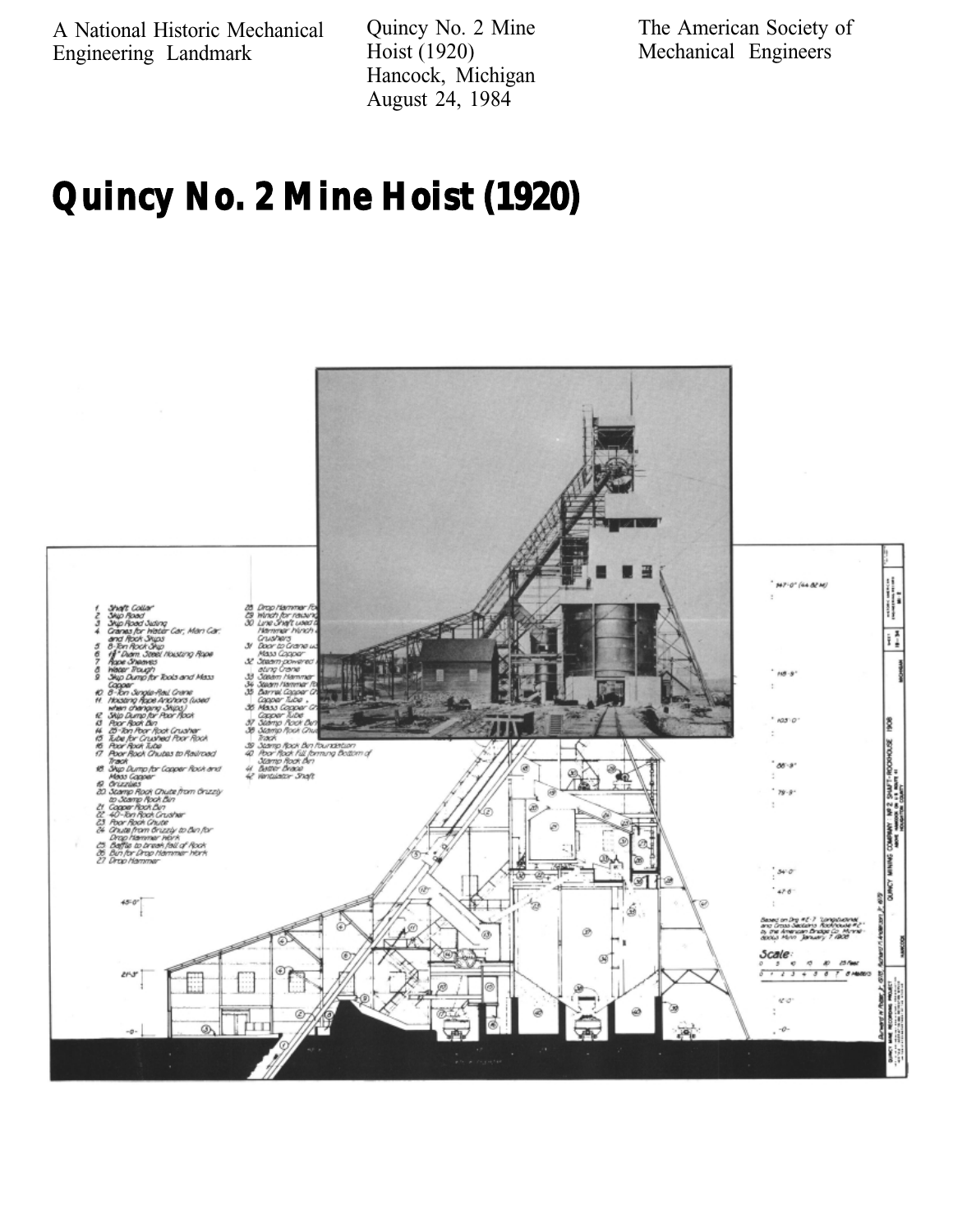Many of the ships of the Great Lakes fleet occasionally make a trip through the Keweenaw Ship Canal in Lake Superior. This canal cuts through the Keweenaw Peninsula, which for more than 100 years has been famous for its copper mines. The area is known as the "Copper Country," just as the iron mining areas of Minnesota, Michigan, and Wisconsin are called the "Iron Country."

A number of stories have been written about this interesting part of Michigan the mining by the Indians, the first explorers and prospectors, the early days in the mining camps and the boom days when Michigan copper ruled the world markets.

A prominent landmark in this area is the old mine shaft house, which can be seen high on the hill above the town of Hancock. The shaft house, or as it is known locally, the "Quincy No. 2 Rock House," was built above one of the inclined shafts through which the Quincy mine raised the ore to the surface through its No. 2 shaft. The mine has been inoperative since 1945.

The shaft house has three purposes: (1) to provide a building for a crusher to break up the ore hoisted from the mine, (2) to house storage bins for this crushed ore so that the train which carries it to the mill can be loaded quickly and (3) to hold the sheave carrying the rope between the mine car, or "skip" and the hoisting engine. The sheave has to be high enough so that when the skip load of ore is dumped it will flow by gravity through the crusher and into the storage bins. This explains why the rock house must be high (120 feet). It must be well constructed because the weight of the tenton skip of ore, and of the more than 9,000 feet of  $15\frac{1}{8}$ " rope (18 tons) must be supported by the 12-foot diameter sheave.

#### **Mining at Quincy**

The Quincy mine was one of the great mines of the district. The Quincy Mining Company was organized in 1846 and the Pewabic Mining Company, which later became part of the Quincy, was started in 1853. It was not until 1856, however, that these companies found the lode that was to bring them riches.

Dividends were first declared in 1862 and before the mine closed more than \$27,000,000 had been paid to stockholders. Because of a series of continuous dividends, the Quincy mine earned the title of "Old Reliable." It is said that the Quincy Mining Company paid dividends annually without interruption from 1867 until 1921.

Copper found in this district was very pure and needed only to be separated from the rock to be ready for use. The only impurity was a little silver, but since this improved the copper for many purposes, it

**Two cooling ponds alongside the No. 2 hoist house served the cross-compound condensed Nordberg engine. After passing through the condenser, hot water went through sprays to be cooled before recycling.**



**Frank Nancarrow in the driver's seat of the big Nordberg hoist at No. 2. (HAER)**

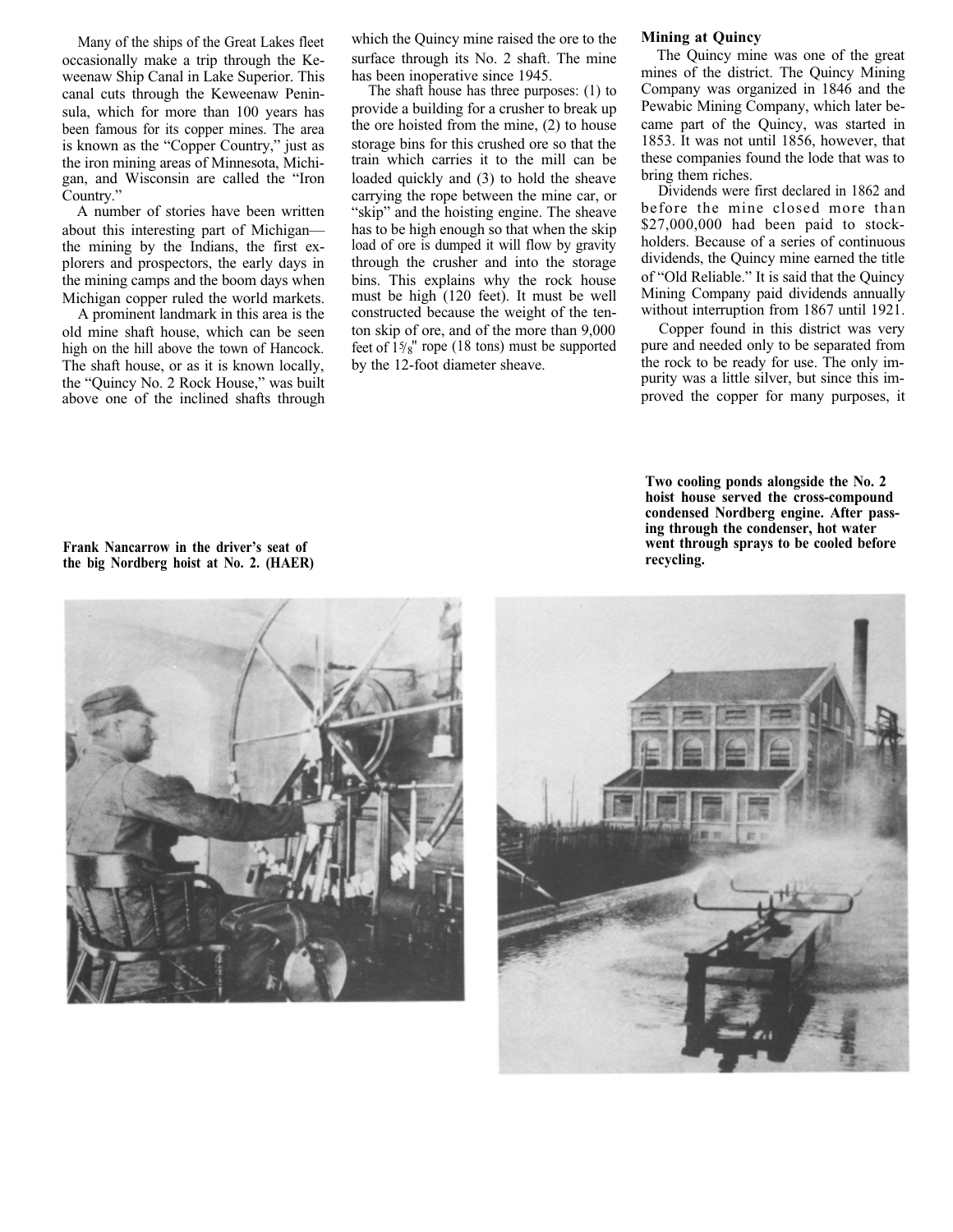probably should not be called an impurity. Most of the copper in the rock was of the size of an air gun pellet or smaller, but there were many large masses of practically pure copper discovered—some weighing ten or more tons.

Copper in most mines in the district was found in lodes averaging from six to 12 feet thick. Such lodes at the Quincy mine dipped into the ground at about 45 degrees. Copper in the lodes was not continuous but the more uniform the mineralization, the easier and cheaper it was to mine. Copper was found in the deposit mined by the Quincy Mining Co. for a distance of more than two miles along the lode and a depth of over 9,100 feet on the incline, a vertical depth of more than a mile below the shaft opening.

Engineers have made measurements in the Michigan copper district and have found that for every 105 feet of vertical

depth the rock temperature goes up one degree, Fahrenheit. With an average surface annual temperature of 40 degrees the calculated temperature of the rock at the bottom of the Quincy mine was 90 degrees. This corresponds with actual readings.

Ventilation kept the temperature below 90 degrees in the working places, and shoes, trousers and a hard hat were the regular attire for the miners. Anyone who knows Northern Michigan winters would naturally wonder what would happen to a miner who left his working place and less than a quarter of an hour later was on the surface where the temperature was below zero.

The Michigan copper district was the scene of the first big mining camp in this country and made fortunes for some and lost money for others. Development of copper deposits in Montana, Utah, Arizona and in foreign countries, and the fact that the

Michigan mines were deep and expensive have been contributing factors to the decline in Michigan copper mining.

#### **World's Largest Mine Hoist**

The hoisting of copper rock at the Quincy Mine, necessitated the installation of machinery of extraordinary capacity in order to hoist from still greater depths. This condition was met and resulted in designing the largest steam hoisting engine in the world which is located in the No.2 hoist house. The hoist operated in balance at a speed of 3,200 feet per minute (36 mph), using steam at 160 lbs. per sq. in. boiler pressure and is capable of hoisting ten tons of copper rock per trip.

The engine is cross-compound, condensing, with two high-pressure cylinders set at 45 degrees from the vertical, mounted on a triangular frame at one end of the drum shaft and two low-pressure cylinders sim-



## **This drawing, delineated by Richard Anderson, call out the major components of the No. 2 Nordberg hoist. (HAER)**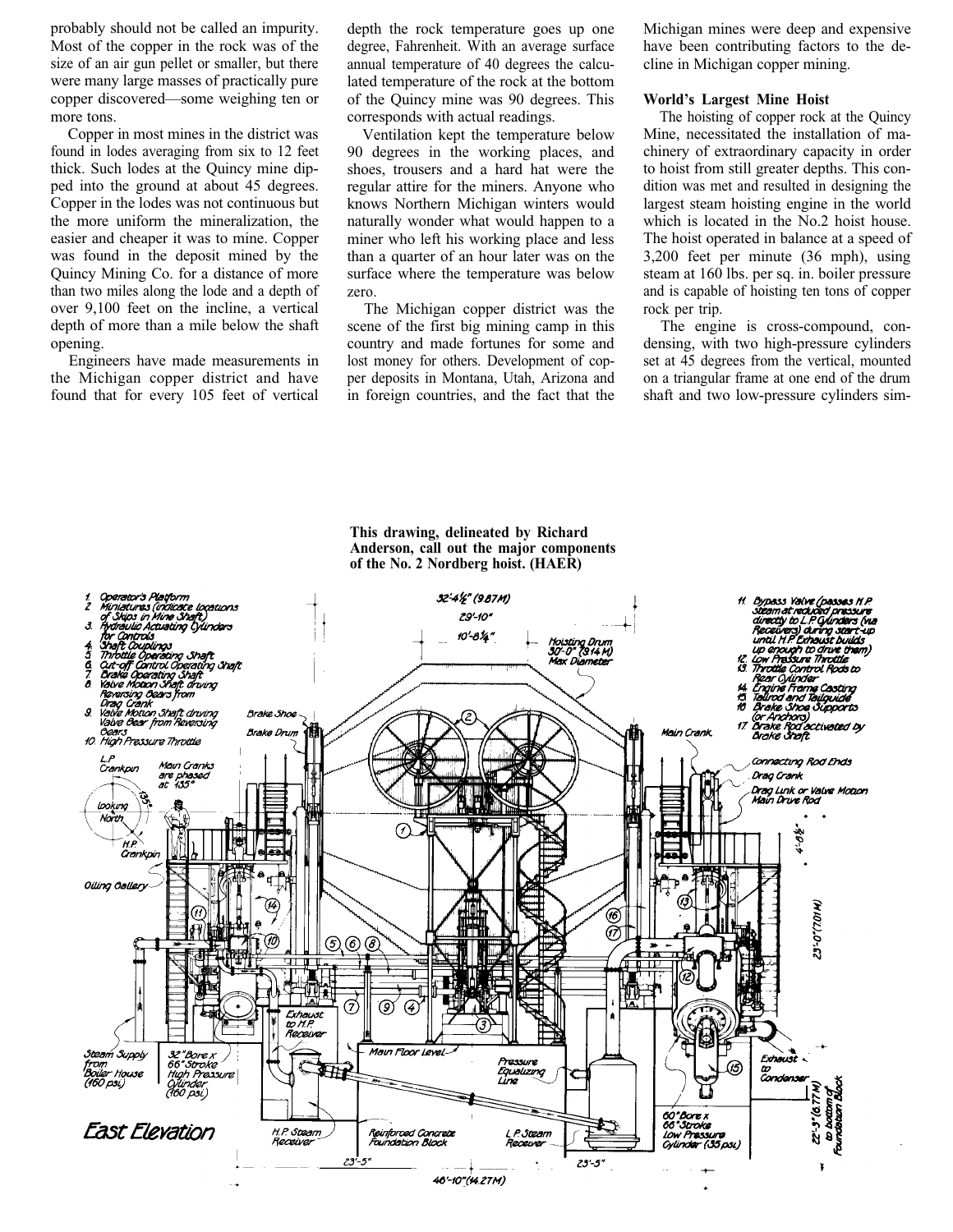ilarly set and mounted at the opposite end of the drum shaft. The cylinder dimensions are 32" and 60" x 66".

The drum is cylindro-conical (cylindrical in the center with conical ends) having 16 foot end diameters, 30-foot center diameter and is 30 feet long with a capacity of 13,300 feet of  $1\frac{5}{8}$ " rope. The drum is built up of 48 sections, bolted together and thoroughly trussed within, thereby preventing any deflection in the drum shaft. There are two take-up drums, one mounted at each end and within the main drum to carry the surplus rope. They are operated independently of the main drum by 10 h.p. Dake engines. The eight impulses per revolution, together with the great mass of drum, which weighs 516,000 lbs. eliminates practically all pulsation in the hoisting rope.

At each end of the drum is a set of brakes of the improved parallel motion type, which are actuated by an oil cylinder. The brakes are applied by a fixed weight and relieved by a thrust cylinder using oil pressure. The oil is pumped by two triplex pumps to an accumulator which is of the loaded plunger type. The accumulator furnishes oil at 100 lbs. pressure to the hydraulic thrust cylinders for the operation of the throttle, brake and reverse. In case the pressure of the oil should fail the brakes would be automatically applied.

The operation of the hoist is fully protected by an improved safety stop, whereby the throttle valve is automatically closed as the skip approaches the brace, and in a case of overwinding the brakes are applied automatically. The controls are so arranged that at the completion of a trip the operator cannot open the throttle until the engine has been reversed. Over-speeding is prevented by a governor which controls the cut-off cams of the valve gear.

The condensing apparatus is of the coun-

ter current jet type and consists of a dry air pump set in tandem with the steam cylinder, while the pumps for the circulating water are located on a lower floor and are driven through a rocker arm from the piston rod of the dry air pump. The steam cylinder is 14" x 36" and the dry air pump cylinder 22" x 36". The two water pumps are each 24" x 12" single acting. The hoist exhausts into a steam drum 8 feet in diameter and 17 feet long, containing a series of trays over which the water flows in the form of curtains and through which the exhaust steam must pass. This drum is provided with a vacuum breaker which prevents the accidental flooding of the low pressure cylinders. The steam cylinder of the condenser apparatus also exhausts into this drum thereby running condensing; the air pump exhausts to the atmosphere. The condensing equipment is designed to take care of 1,460 lbs. of steam per trip of 10,000 feet.

**Nordberg took this promotional photo to showcase the world's largest steam hoist. (Courtesy of Rexnord)**

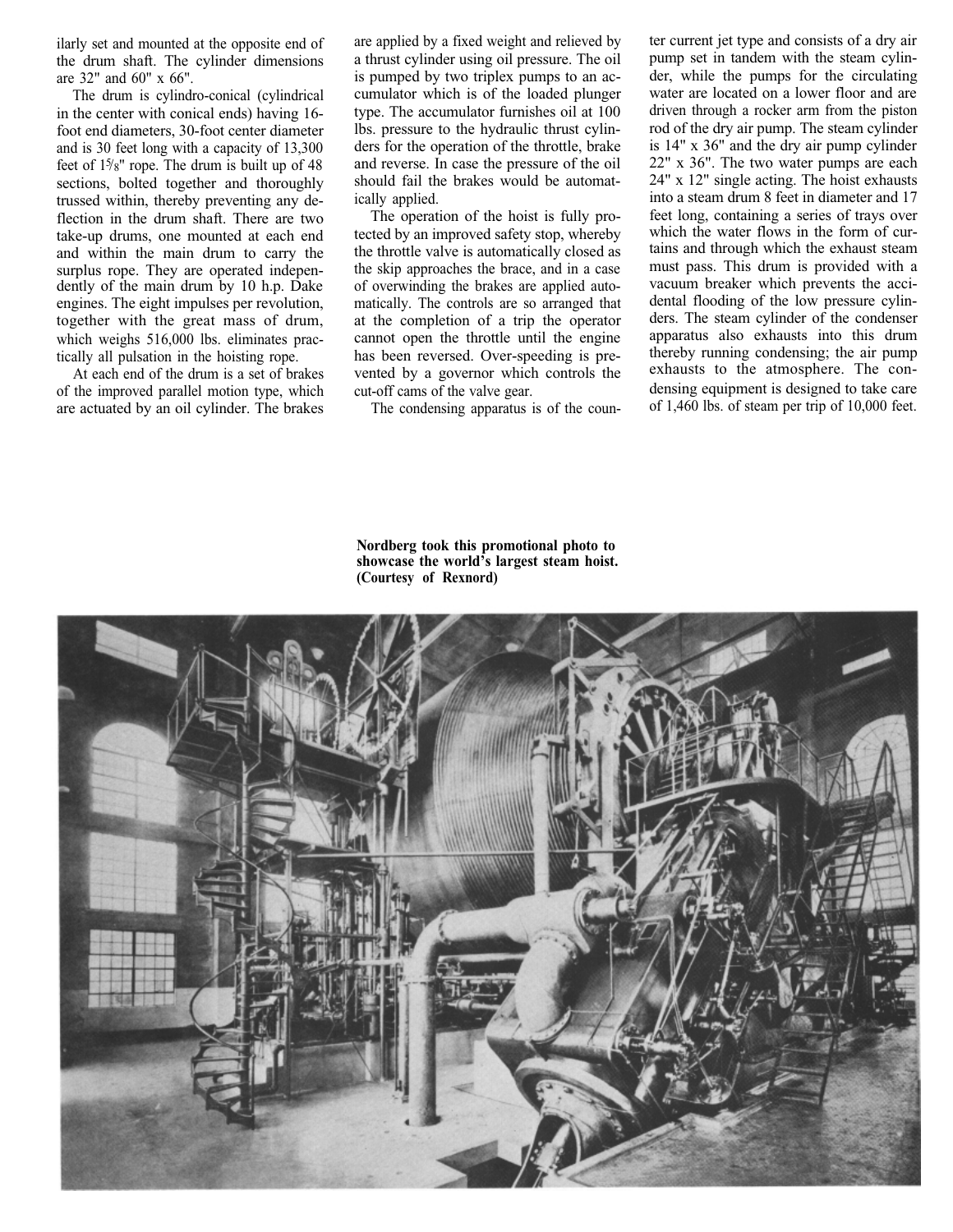The combined weight of the hoisting engine and the condensing equipment is 1,765,000 lbs.

The hoisting efficiency was greatly increased by the installation of this new equipment as compared with the old 48" x 84" simple duplex, Corliss, non-condensing hoist equipped with a cylindrical drum. During the year 1921, with the mine operating at about 57% capacity, the coal consumption by this new hoist was **2,400 tons less** than previously used for doing the same amount of hoisting.

The hoisting engine and condensing equipment are set on the largest block of reinforced concrete that has ever been poured for an engine foundation. This foundation is 54 feet wide, 84 feet long and contains 3,200 cu. yards of material. The reinforcing material used consisted of 8 tons of steel rails and 8,000 feet of discarded 1½" diameter plow-steel hoisting rope, which

had been annealed. This foundation rests on hardpan having a bearing value greatly in excess of the loads carried, which was determined by soil bearing tests made at intervals over a period of six months.

The main building enclosing the hoist is 72 ft. 4 in. x 76 ft. x 82 ft. high, and that part of the building enclosing the condensing equipment is 23 ft. 1 in x 76 ft. x 32 ft. high and built as a leanto on the main structure. The construction is entirely of reinforced concrete. The design of the building is such that 20 pilasters carry the loads directly to their respective footings. The walls between the pilasters are brick veneer and the concrete is covered with green glazed Imperial Spanish tile.

The building is securely anchored to the main foundation by both steel and concrete girders, all of which were poured integral with the reinforced concret floor. The superstructure of the building is braced at a point

26 ft. above the main floor by the leanto roof which was designed for that purpose. All the windows are glazed with horizontal ribbed glass and are mechanically operated for ventilating purposes. A traveling crane of 40-ton capacity having a span of 67 ft. and made up of two 30", 200 lbs. per foot, Ibeams was installed for the hoist erection.

The circulating water from the condenser is pumped by the condenser pump to a cooling pond where it passes through a spraying system of 45 nozzles at the rate of 1,800 gallons per minute. This water then flows to a second cooling pond where a second set of sprays can be used if the temperature of the water has not been sufficiently lowered by the first spraying. A centrifugal pump is used to pump the water through the second set of sprays. The cooling ponds are contructed of concrete and are 50 feet x 150 feet with a total capacity of 340,000 gallons of water.

**The lander at No. 2 could dump skips on three levels. (HAER)**